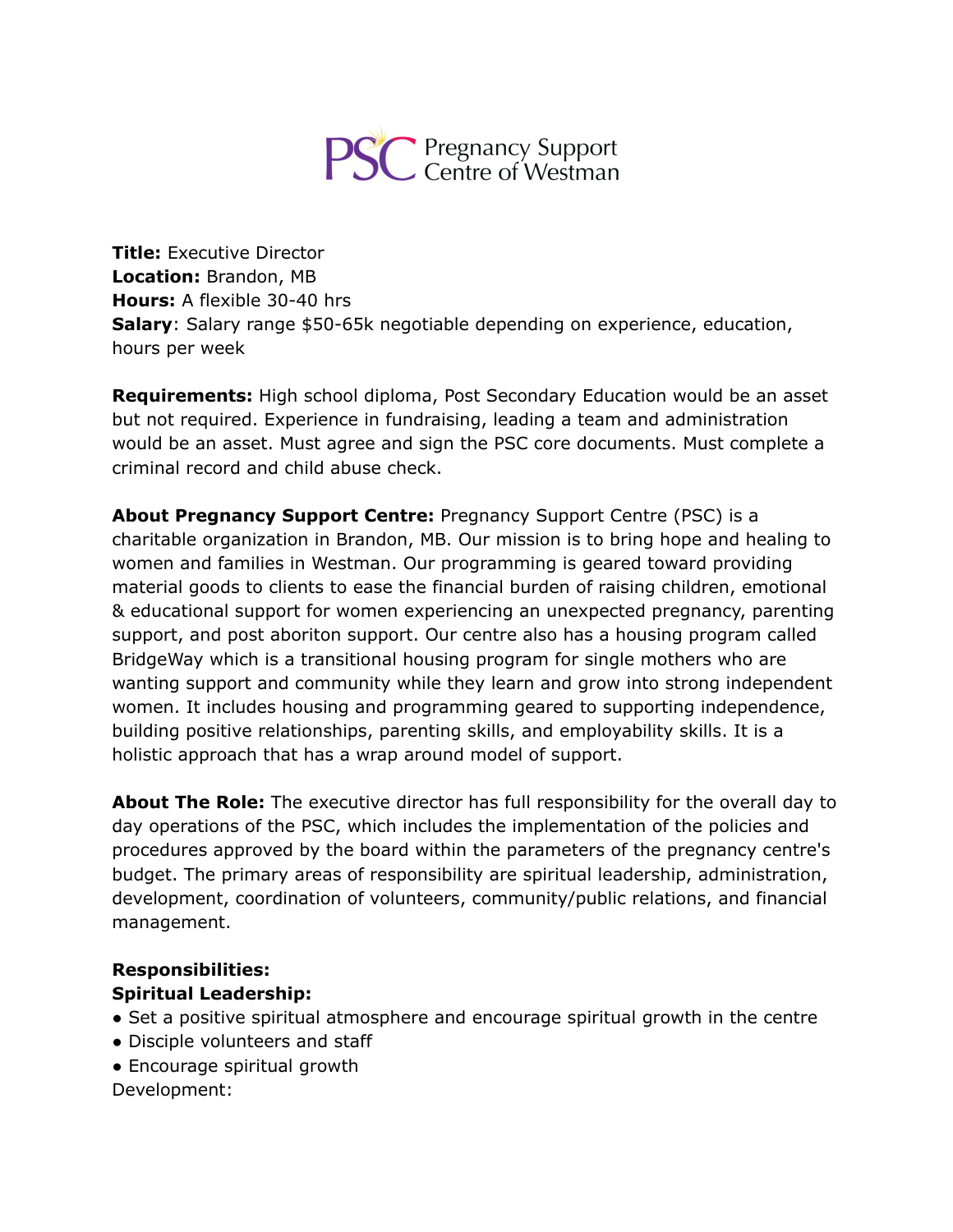- Produce long and short term objectives to accomplish the ministry goals for the centre
- Plan and oversee major fundraising events with the assistance of staff and volunteers
- Communicate with donors on a regular basis, i.e. newsletters, meetings, phone calls, emails, online newsletters, etc.
- Be involved in expansion and visibility of the centre in the community
- Obtain feedback and continually assess goals for establishment of effective centre programs
- Speak at churches and events to promote the centre
- Attend Directors training through Pregnancy Care Canada and attend yearly conference

### **Coordination of Staff and Volunteers:**

- Supervise staff as they recruit and train volunteers. Support staff as needed with volunteers.
- Provide training seminars to staff/volunteers, implement an orientation program for staff/volunteers, provide ongoing staff/volunteer in-service training, and conduct staff/volunteer meetings or delegate to appropriate staff
- Ensure that policies and procedures are being followed
- Mentor and nurture volunteers and staff to ensure they are effective and appropriate in communication with both clients and the public

# **Fundraising and Public Relations:**

- Promote public awareness of the centre
- Responsible for annual fundraising plan
- Develop ongoing relationships with pastors and churches in the community Develop and maintain a working relationship with agencies, and organisations that refer clients or accept referrals to the centre
- Serve as spokesperson for the centre and represent its programs and services to the community and media
- Oversee and revise promotional materials used in presenting the centre to clients, community, and churches

Client Marketing:

● Oversee the development of marketing content and tools in all social media and other areas

# **Financial Management:**

● Collaborate with the board to develop an annual budget that will be presented to the board for approval

● Oversee and ensure that accurate and current financial records are kept and reported to the board regularly